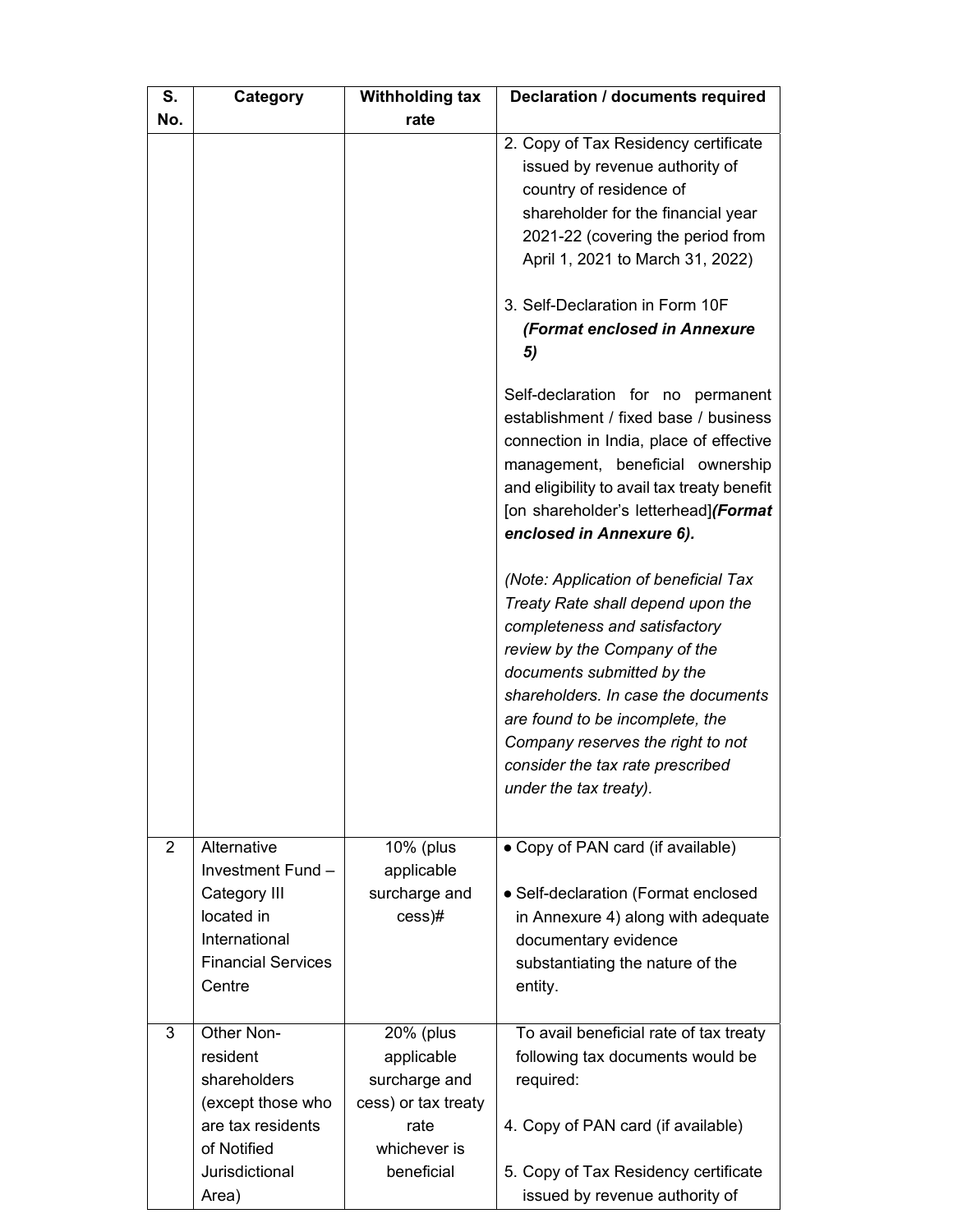| S.  | Category            | <b>Withholding tax</b> | <b>Declaration / documents required</b>                                     |
|-----|---------------------|------------------------|-----------------------------------------------------------------------------|
| No. |                     | rate                   |                                                                             |
|     |                     |                        | country of residence of                                                     |
|     |                     |                        | shareholder for the financial year                                          |
|     |                     |                        | 2021-22 (covering the period from                                           |
|     |                     |                        | April 1, 2021 to March 31, 2022)                                            |
|     |                     |                        |                                                                             |
|     |                     |                        | 6. Self-Declaration in Form 10F                                             |
|     |                     |                        | (Format enclosed in Annexure 5)                                             |
|     |                     |                        |                                                                             |
|     |                     |                        | Self-declaration for no permanent                                           |
|     |                     |                        | establishment / fixed base /                                                |
|     |                     |                        | business connection in India, place                                         |
|     |                     |                        | of effective management, beneficial                                         |
|     |                     |                        | ownership and eligibility to avail tax                                      |
|     |                     |                        | treaty benefit [on shareholder's                                            |
|     |                     |                        | letterhead](Format enclosed in                                              |
|     |                     |                        | Annexure 6).                                                                |
|     |                     |                        |                                                                             |
|     |                     |                        | (Note: Application of beneficial Tax                                        |
|     |                     |                        | Treaty Rate shall depend upon the                                           |
|     |                     |                        | completeness and satisfactory                                               |
|     |                     |                        | review by the Company of the                                                |
|     |                     |                        | documents submitted by the non-                                             |
|     |                     |                        | resident shareholders. In case the                                          |
|     |                     |                        | documents are found to be                                                   |
|     |                     |                        | incomplete, the Company reserves                                            |
|     |                     |                        | the right to not consider the tax rate<br>prescribed under the tax treaty). |
|     |                     |                        |                                                                             |
| 4   | Non-Resident        | 30%                    | NA                                                                          |
|     | Shareholders who    |                        |                                                                             |
|     | are tax residents   |                        |                                                                             |
|     | of Notified         |                        |                                                                             |
|     | Jurisdictional Area |                        |                                                                             |
|     | as defined u/s      |                        |                                                                             |
|     | 94A(1) of the Act   |                        |                                                                             |
| 5   | Sovereign Wealth    | <b>NIL</b>             | • Copy of the notification issued by                                        |
|     | funds and Pension   |                        | CBDT substantiating the                                                     |
|     | funds notified by   |                        | applicability of section 10(23FE) of                                        |
|     | Central             |                        | the Act issued by the Government                                            |
|     | Government u/s      |                        | of India.                                                                   |
|     | $10(23FE)$ of the   |                        |                                                                             |
|     | Act                 |                        | • Self-Declaration (Format enclosed                                         |
|     |                     |                        | in Annexure7 and 8) that the                                                |
|     |                     |                        | conditions specified in section                                             |
|     |                     |                        | 10(23FE) have been complied with                                            |
| 6   | Subsidiary of Abu   | <b>NIL</b>             | Self-Declaration (Format enclosed                                           |